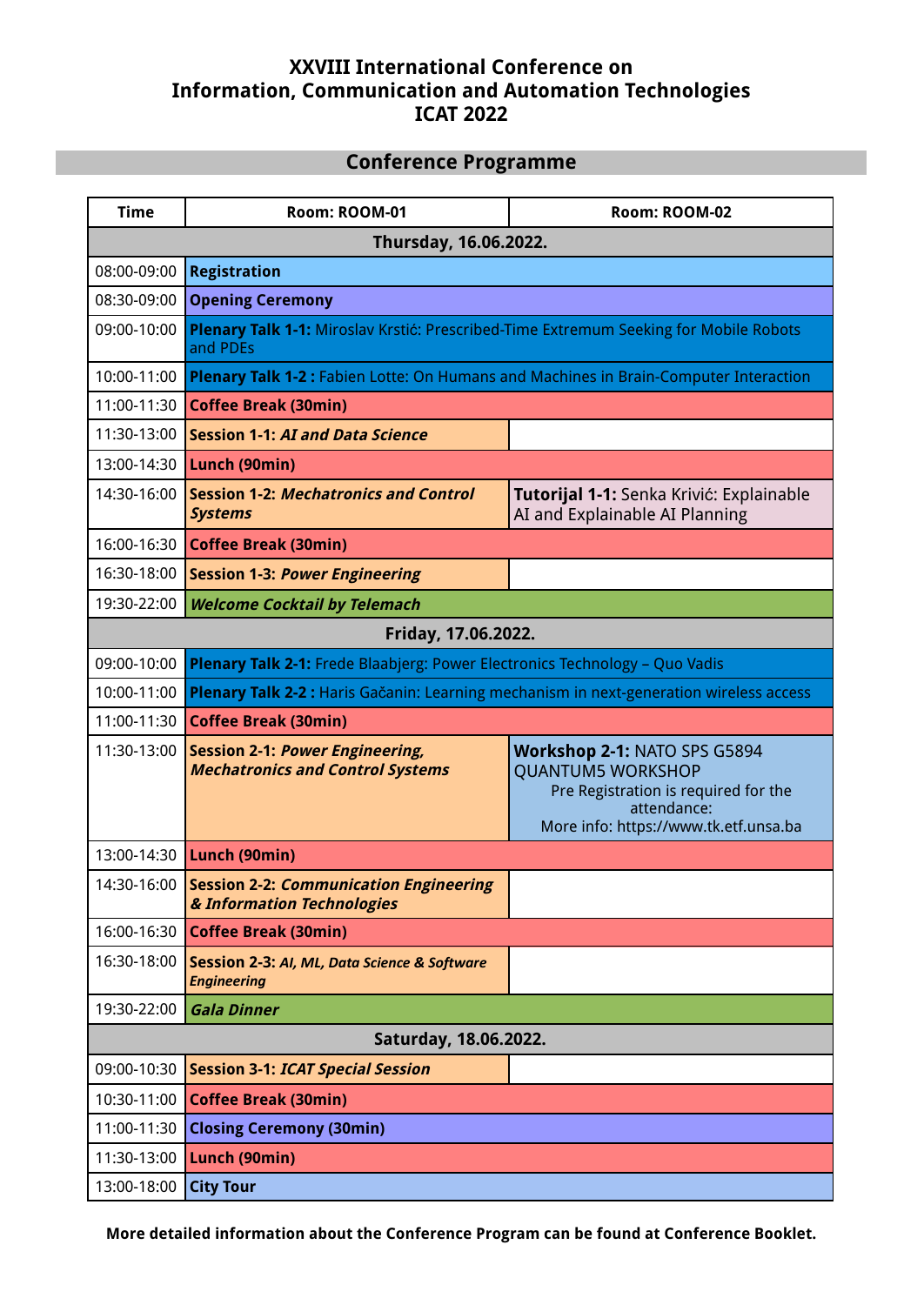#### **11:30-13:00 Session 1-1: AI and Data Science**

- Estimation of Washing Performance in Washing Machines with Neural Networks (Yakup Akta*ş*, Merve Acer Kalafat)
- Development of Correction Models for Three-Electrode NO2 Electrochemical Sensor (Adis Panjevi*ć*, Tarik Uzunovic, Baris Can Ustundag)
- Usage of user hate speech index for improving hate speech detection in Twitter posts (Ehlimana Krupalija, <sup>D</sup>*ž*enana *<sup>Đ</sup>*onko, Haris *Š*upi*ć*)
- Classification of cardiovascular disease patients (Emine Yaman, Fejsal Perva, Harun Tucakovi*ć*)
- Explorative Evaluation of Heart Rate Variability Spectral Analysis Approaches (Amina Tihak, Nahla Salaka, Dusanka Boskovic)

### **14:30-16:00 Session 1-2: Mechatronics and Control Systems**

- Fuzzy-PI controller tuned with ICA: applied to 2 DOF robot cotrol trajectory (Youcef Zennir, Mourad Achouri)
- Semantic Visual Segmentation of a Mobile Robot Environment Using Deep Learning Model (Jasmin Velagic, Vedin Klovo)
- 3D UAV Registration of Large Scale Environment Using Structure From Motion Based Approach (Jasmin Velagic, Haris Balta)
- Economic Model Predictive Control of Industrial Demand Response (Behzad Heydaryan Manesh, Naim Bajcinca)
- Model predictive control of demand response for large scale production lines and networks (Javad Tousi, Mohammad Al Khatib, Naim Bajcinca)

#### **16:30-18:00 Session 1-3: Power Engineering**

- Calculation of the Electric Field Intensity and Magnetic Flux Density Generated by High Voltage Overhead Transmission Lines
	- (Ajdin Alihodzic, Adnan Mujezinovic, Emir Turajlic, Nedis Dautbasic)
- Volt-Var Control for Smart Cities with Integrated Public Transportation System (Nermin *Č*olo, Senad Huseinbegovi*ć*, Izudin <sup>D</sup>*ž*afi*ć*)
- Real-Time Estimation of Instantaneous Power System Fundamental Frequency (Vedin Klovo, Halil La*č*evi*ć*, Izudin D*ž*afi*ć*)
- Experimental Determination of Grounding System Impulse Impedance under High Frequency Electromagnetic Interferences
	- (Nedis Dautbasic, Adnan Mujezinovic, Irfan Turkovic, Maja Muftic Dedovic, Ajdin Alihodzic)
- Graph Theory as an Engine for Real-Time Advanced Distribution Management System Enhancements (Izudin D*ž*afi*ć*)

#### **Friday, 17.06.2022.**

#### **11:30-13:00 Session 2-1: Power Engineering, Mechatronics and Control Systems**

- No Need to be Online to Attack Exploiting S7-1500 PLCs by Time-Of-Day Block (Wael Alsabbagh, Peter Langendörfer)
- Behavioral modeling of knitted shape memory membrane (Ahmed Amine Chafik, Jaafar Gaber, Souad Tayane, Mohamed Ennaji)
- Mitigating Power Peaks in Automotive Power Networks by Exploitation of Flexible Loads (Tobias Schürmann, Nils Kutter, Stefan Schwab, Sören Hohmann)
- Mixed-criticality communication scheme for networked mobile robots (Shaban Guma, Aydin Sezgin, Naim Bajcinca)
- State of Charge Estimation on Constrained Embedded Devices (Edin Omerovic, Edin Golubovic, Tarik Uzunovic)

#### **14:30-16:00 Session 2-2: Communication Engineering & Information Technologies**

- Quantum Channel Characteristics from the Point of View of Stability (Patrik Burdiak, Filip Lauterbach, Jan Rozhon, Martina Slivova, Miroslav Voznak, Emir Dervisevic, Miralem Mehic, Matej Plakovic)
- Simulations of Denial of Service Attacks in Quantum Key Distribution Networks (Emir Dervisevic, Filip Lauterbach, Patrik Burdiak, Jan Rozhon, Martina Slivova, Matej Plakalovic, Mirza Hamza, Peppino Fazio, Miroslav Voznak, Miralem Mehic)
- Bloom filter based acceleration scheme for flow table lookup in SDN switches